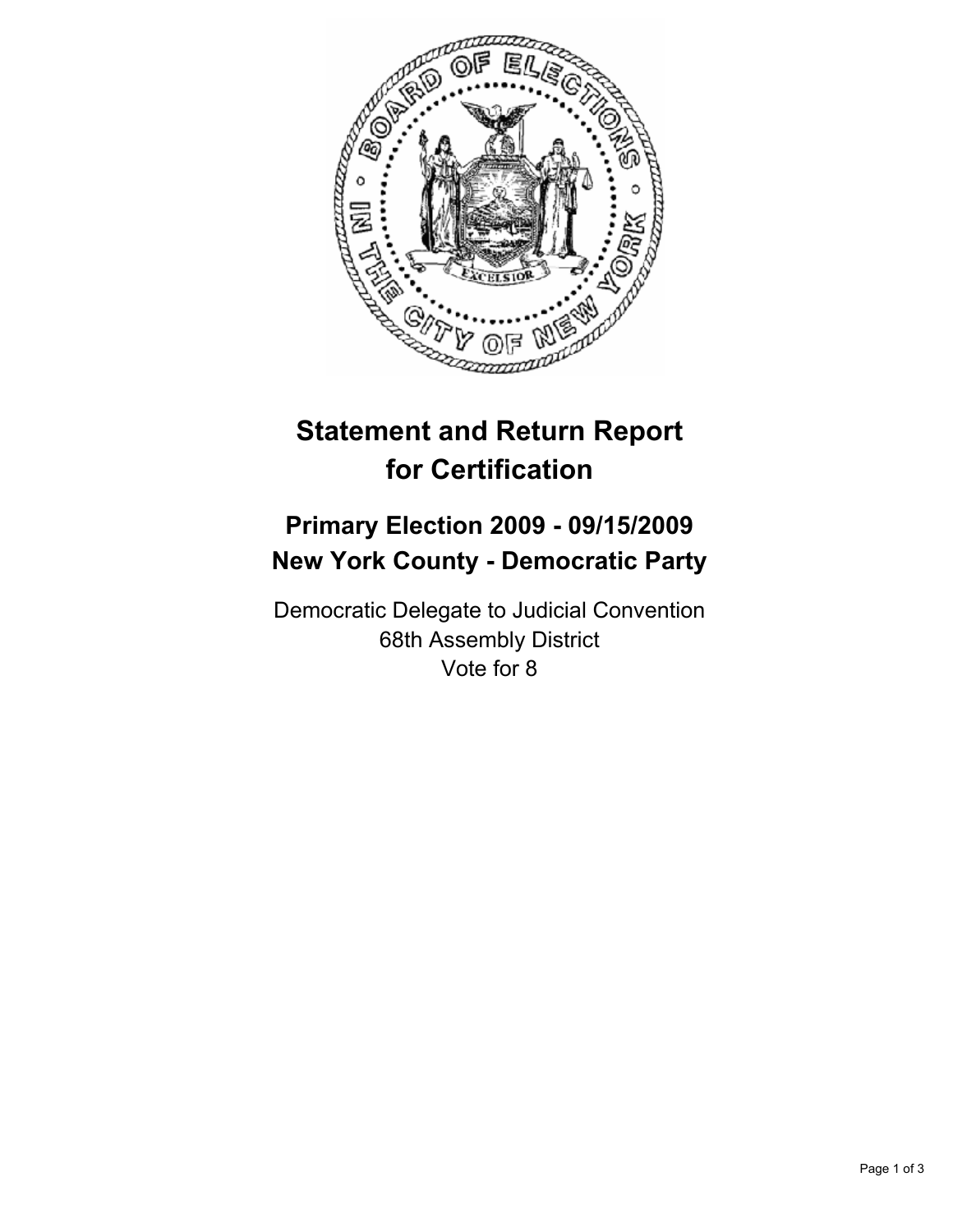

## **Assembly District 68**

| <b>EMERGENCY</b>       | 21     |
|------------------------|--------|
| ABSENTEE/MILITARY      | 211    |
| <b>AFFIDAVIT</b>       | 113    |
| YOLANDA LOPEZ          | 3,129  |
| <b>KEVIN SHEPARD</b>   | 1,514  |
| <b>HARRY RODRIGUEZ</b> | 2,491  |
| <b>KEITH LILLY</b>     | 1,739  |
| H CANDY VIVES-VASQUEZ  | 2,142  |
| <b>JOHN RUIZ</b>       | 2,205  |
| <b>MARION L BELL</b>   | 1,796  |
| <b>CORDELL CLEARE</b>  | 1,596  |
| <b>DIANE GREEN</b>     | 2,325  |
| ADAM CLAYTON POWELL    | 3,511  |
| <b>Total Votes</b>     | 22,448 |